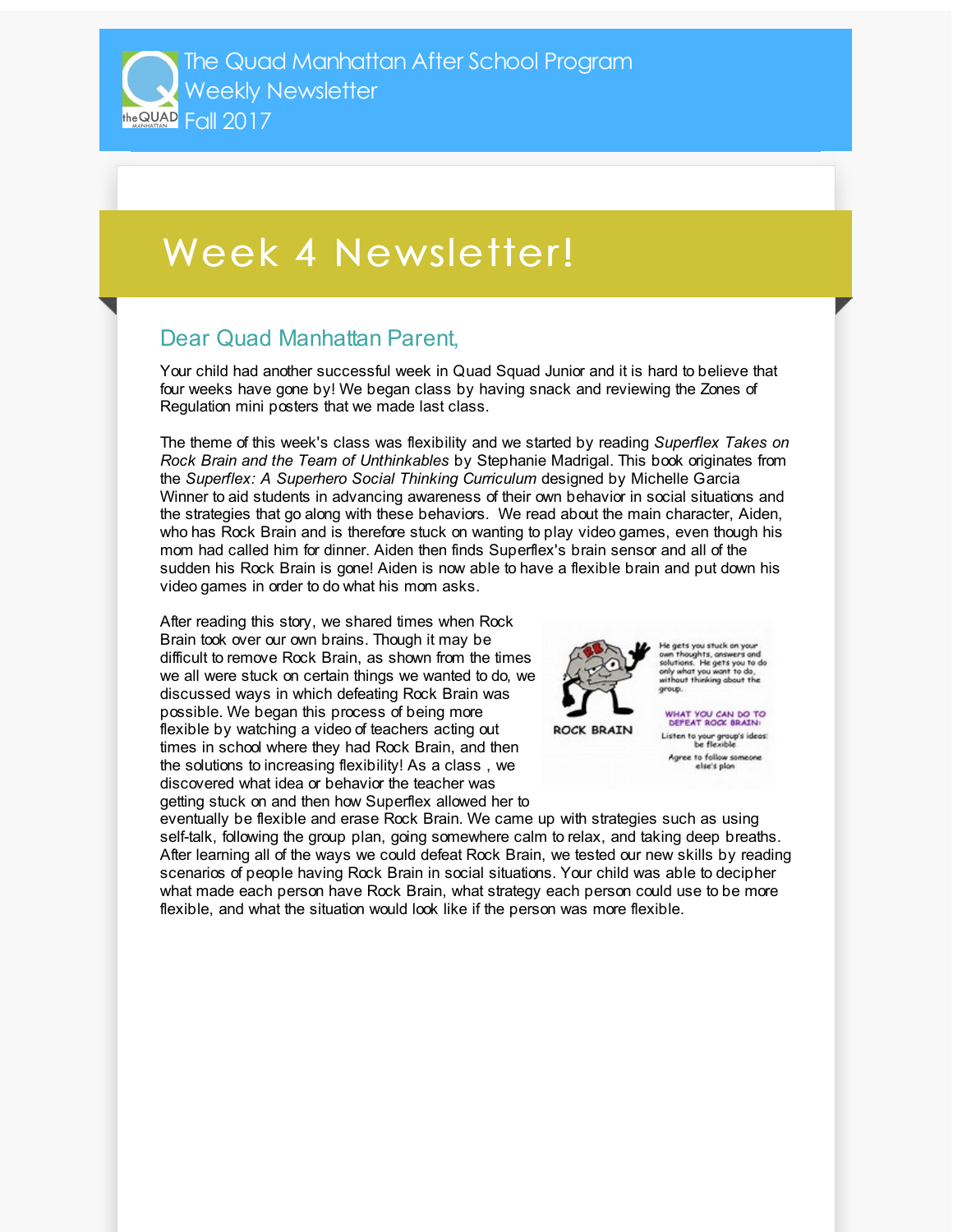

We are looking forward to another action-filled class next Wednesday!

Sincerely, Kacie and Stephanie

## More about the curriculum

*Superflex* is a curriculum designed to teach flexible thinking skills (social cognition) in a way where children can identify with the characters, but not be directly called-out or blamed for lagging skills in cognitive flexibility. For example, children often times find themselves in social situations where they have difficulty shifting from their original idea to someone else's or even another thought that they have. Using the fun characters in *Superflex*, children are able to learn strategies to practice thinking flexibly. Then, The Quad Manhattan team of expert teachers assists students in presenting real-life scenarios where they also need practice with these skills. As a result, students build a tool-kit of strategies that are generalized into our fun after school projects where our teachers are able to coach them through these vulnerable scenarios.

Throughout the semester, we will present several other characters based on social cognitive weaknesses and learn to defeat them using our personal strengths as we become Superflex Superheroes too!

See below for more ways to defeat "Rock Brain" and links to more information!